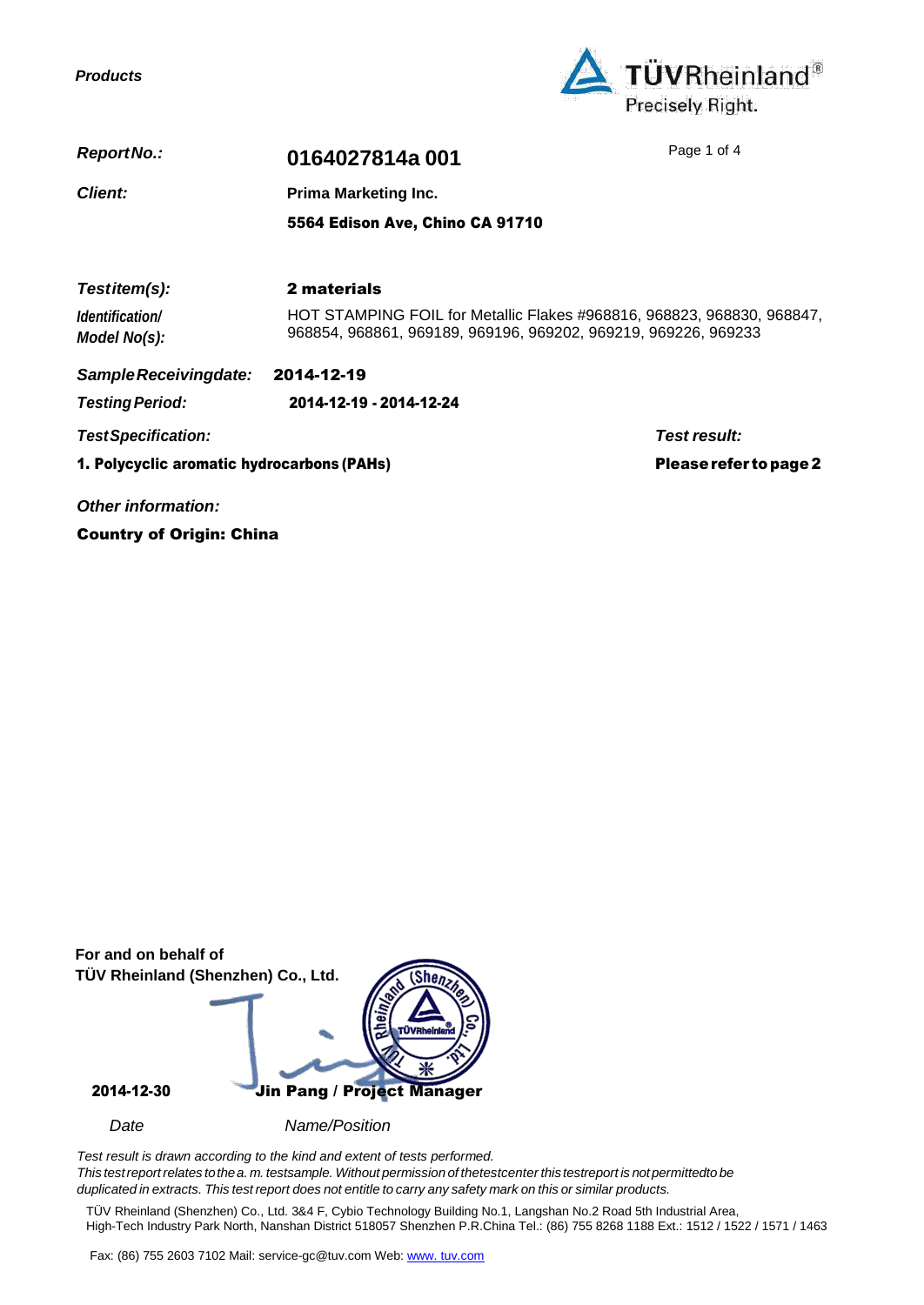

# **Test Report No.: 0164027814a 001** Page 2 of 4

**Material List:**

## Item: HOT STAMPING FOIL

| Material No. | <b>Material</b> | Color                     | Location                 |
|--------------|-----------------|---------------------------|--------------------------|
| <b>M001</b>  | <b>Plastic</b>  | Silvery+multicolor+grey   | <b>Hot stamping foil</b> |
| <b>M002</b>  | <b>Plastic</b>  | <b>Golden+light brown</b> | <b>Hot stamping foil</b> |

## **1. Polycyclic aromatic hydrocarbons (PAHs)**

**Test Method:** ZEK 01.4-08

## **Test Result:**

|                        | T001           |       |                  |           |
|------------------------|----------------|-------|------------------|-----------|
|                        | $M001 +$       |       |                  |           |
|                        |                |       |                  | M002      |
| <b>Test Parameter</b>  | <b>CAS NO</b>  | Unit  | <b>RL</b>        | Result    |
| Acenaphthene           | 83-32-9        | mg/kg | 0.2              | n.d.      |
| Acenaphthylene         | 208-96-8       | mg/kg | $\overline{0.2}$ | n.d.      |
| Anthracene             | $120 - 12 - 7$ | mg/kg | 0.2              | n.d.      |
| Benzo[a]anthracene     | $56 - 55 - 3$  | mg/kg | 0.2              | n.d.      |
| Benzo[a]pyrene(BaP)    | $50 - 32 - 8$  | mg/kg | 0.2              | n.d.      |
| Benzo[b]fluoranthene   | 205-99-2       | mg/kg | 0.2              | n.d.      |
| Benzo[k]fluoranthene   | 207-08-9       | mg/kg | 0.2              | n.d.      |
| Benzo[j]fluoranthene   | 205-82-3       | mg/kg | 0.2              | n.d.      |
| Benzo[g,h,i]perylene   | $191 - 24 - 2$ | mg/kg | $\overline{0.2}$ | n.d.      |
| Benzo[e]pyrene         | 192-97-2       | mg/kg | $\overline{0.2}$ | n.d.      |
| Chrysene               | $218 - 01 - 9$ | mg/kg | 0.2              | n.d.      |
| Dibenzo[a,h]anthracene | $53 - 70 - 3$  | mg/kg | 0.2              | n.d.      |
| Fluoranthene           | 206-44-0       | mg/kg | $\overline{0.2}$ | n.d.      |
| Fluorene               | 86-73-7        | mg/kg | 0.2              | n.d.      |
| Indeno[1,2,3-cd]pyrene | 193-39-5       | mg/kg | 0.2              | n.d.      |
| Naphthalene            | $91 - 20 - 3$  | mg/kg | 0.2              | 0.6       |
| Phenanthrene           | $85 - 01 - 8$  | mg/kg | $\overline{0.2}$ | n.d.      |
| Pyrene                 | $129 - 00 - 0$ | mg/kg | $\overline{0.2}$ | n.d.      |
| Sum PAHs               | <b>NA</b>      | mg/kg | <b>NA</b>        | $0.6(*3)$ |
|                        |                |       |                  |           |

**Abbreviation:** n.d. = not detected (< Reporting Limit)

RL = Reporting Limit NA = Not Applicable mg/kg = milligram per kilogram

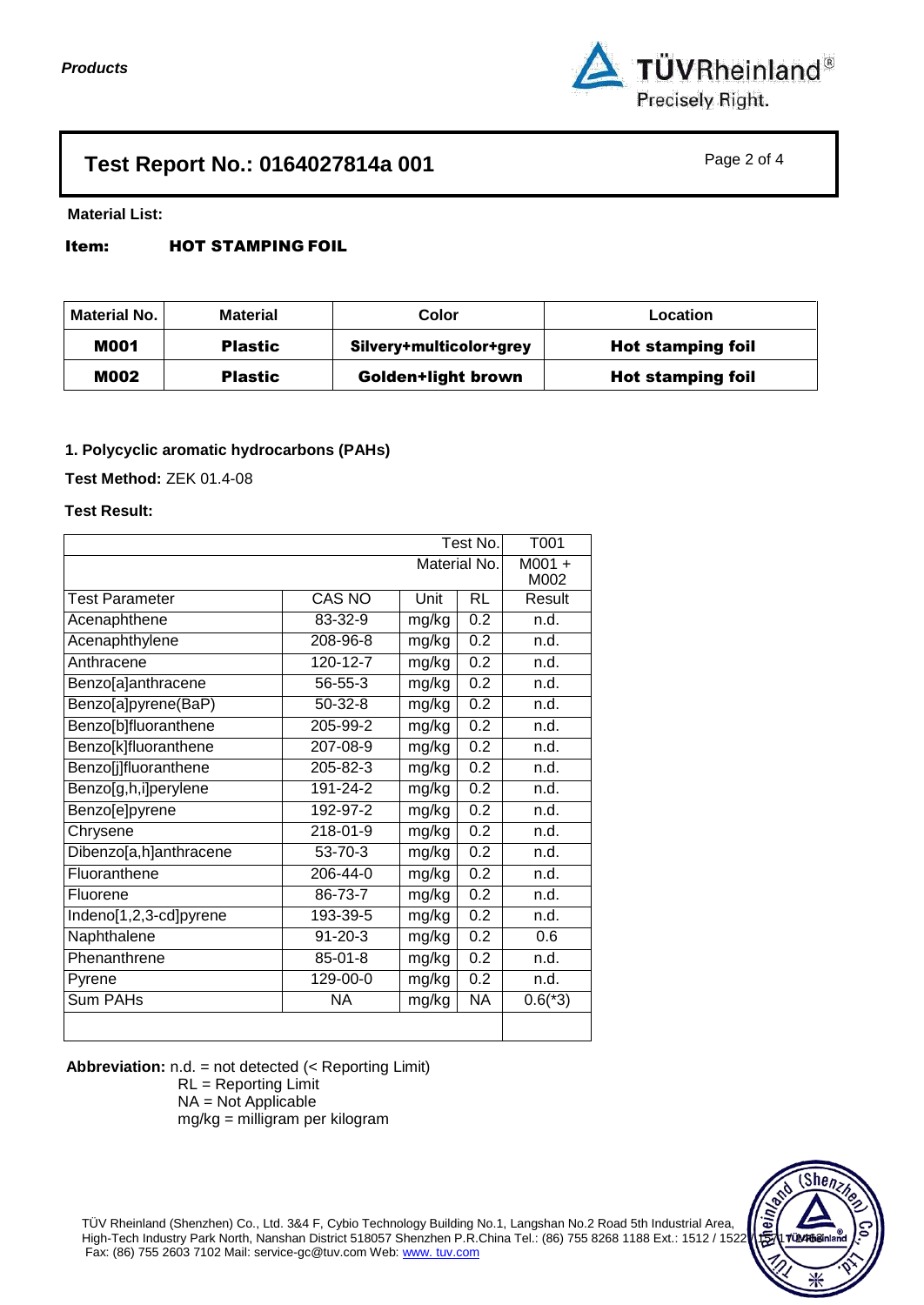

# **Test Report No.: 0164027814a 001** Page 3 of 4

## **Remark:**

- \*1 Single components with an amount of <0.2 mg/kg were not considered by the calculation of the sum. In the case of all 18 PAHs according to ZEK 01.4-08 was not detected, the result is stated n.d.
- \*2 According to customer's requirement, the maximum permissible limit: Sum 18 PAHs : <1.0 mg/kg.
- $*3$  The mixed sample consists several materials, there's possibility one or more materials contain excessive amines. It's recommended that individual material should be tested separately.

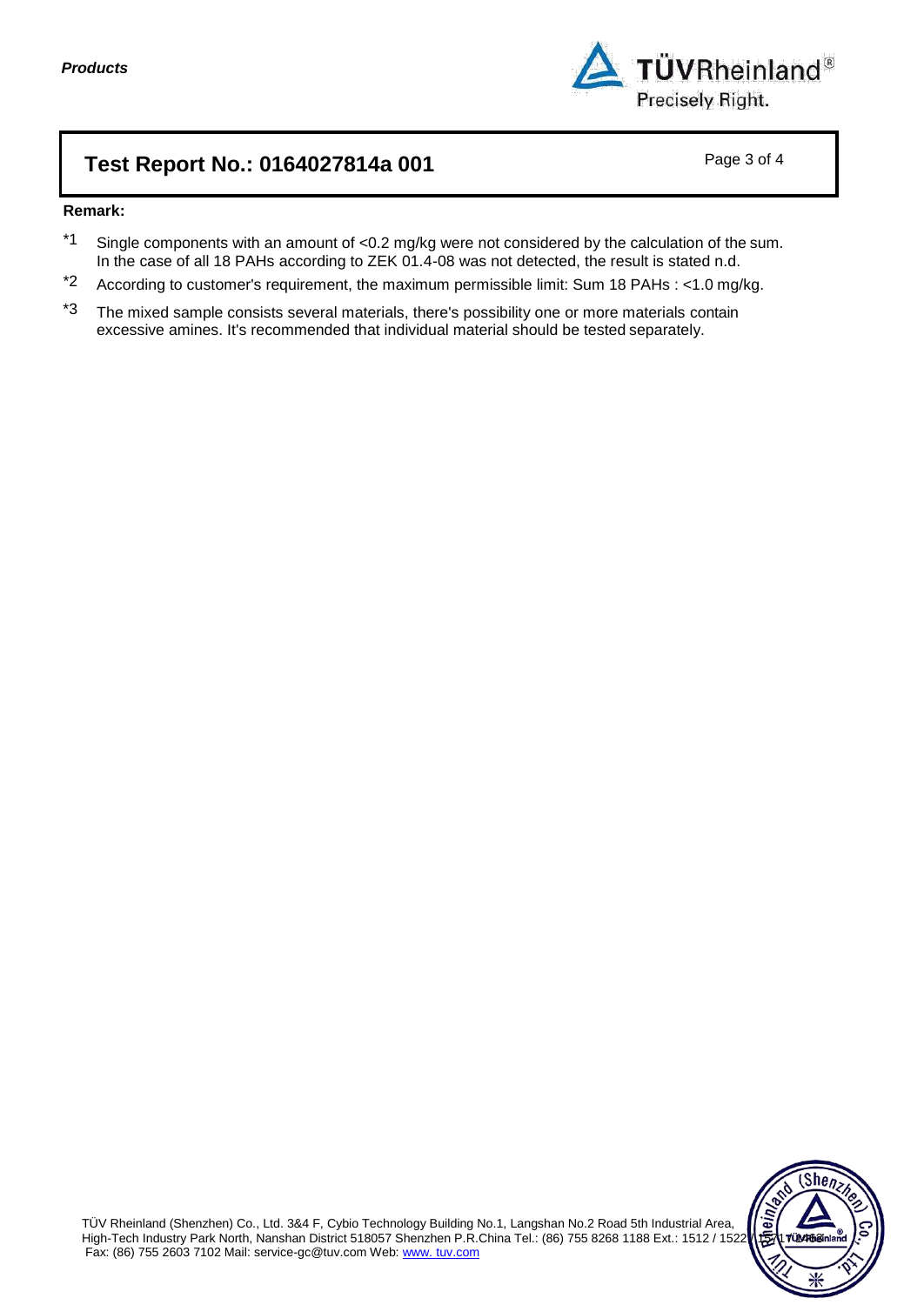

# **Test Report No.: 0164027814a 001** Page 4 of 4

## Sample Photos





- END -